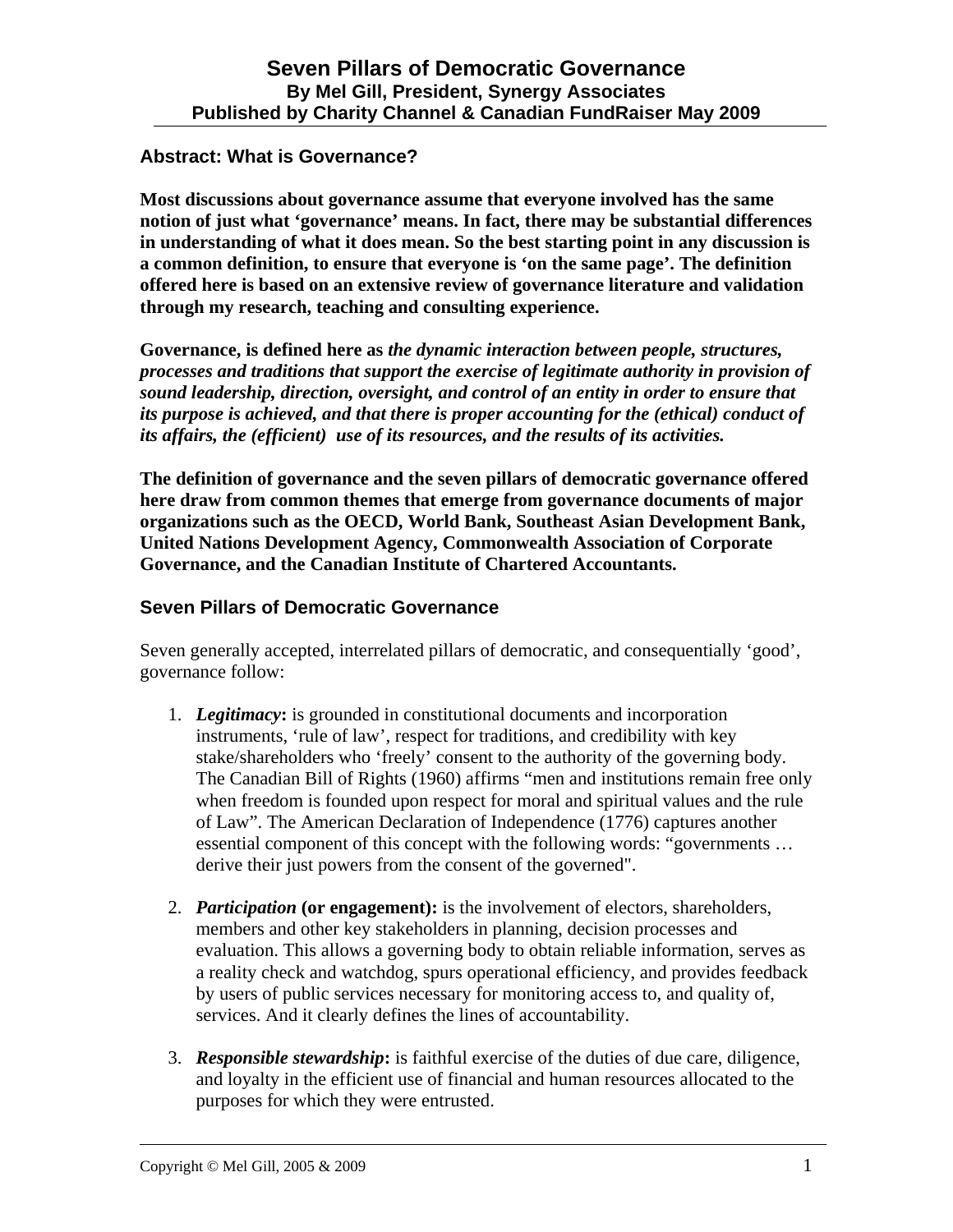- 4. *Ethical conduct***:** includes respect, honesty, openness, integrity, trustworthiness and fairness in all interactions; commitment to the spirit as well as the letter of laws, rules, regulations, norms and traditions; service to the benefit of primary beneficiaries above service to self…and leadership by example.
- 5. *Transparency***:** requires timely access by electors, shareholders, members and other key stakeholders to low-cost, relevant, reliable information about finances, products or services, management of resources, and decision-processes. Transparent procedures in organizations may include open meetings, accurate disclosure of financial and other critical performance indicators, compliance with freedom of information legislation and ready accessibility of annual reports and audited financial statements.
- 6. *Predictability***:** refers to the conduct or actions of elected officials/board members and appointed staff. Predictability results primarily from laws, regulations and role definitions that are clear, and known in advance; are fair; and uniformly and effectively enforced. It is essential to stakeholder confidence and public trust that stewardship and fiduciary responsibilities will be properly exercised, that business will be conducted ethically and that projected results are realistic. Predictability encompasses the notion of 'promise keeping' captured in the familiar words of Canadian poet Robert Service: "A promise made is a debt unpaid."
- 7. *Accountability*: is the capacity of electors, shareholders and organizational members to call decision-makers to account for their actions. Effective accountability has two components: 'answerability' and 'consequences'. The first is the requirement to respond periodically to questions concerning one's official actions. The second is the need for the acknowledgement of achievements or shortcomings…rewards for achievements, and the application of deterrent sanctions for breach of rules or serious deficiencies in performance.

# **How Do We 'Stack up' against these Principles in North America?**

1. *Legitimacy***:** National, provincial/state and local legislative bodies as well as governing bodies of many public institutions (e.g. education) and nonprofits (particularly those with a broad membership base) are elected. Directors of many other public institutions are appointed by the legislative bodies and are thus accountable through them to the electorate.

However, flaws in electoral procedures such as occurred in Florida during the 2000 U.S. Presidential election can leave lingering questions about the legitimacy of a particular election (who can forget the 'hanging chads'?). Nevertheless, the rule of law prevailed in the ultimate decision of the U.S. Supreme Court.) One could go on to dissect the dynamics of the Court, but that's beyond the scope of this article. One could also draw a contrast with the Pakistani President's removal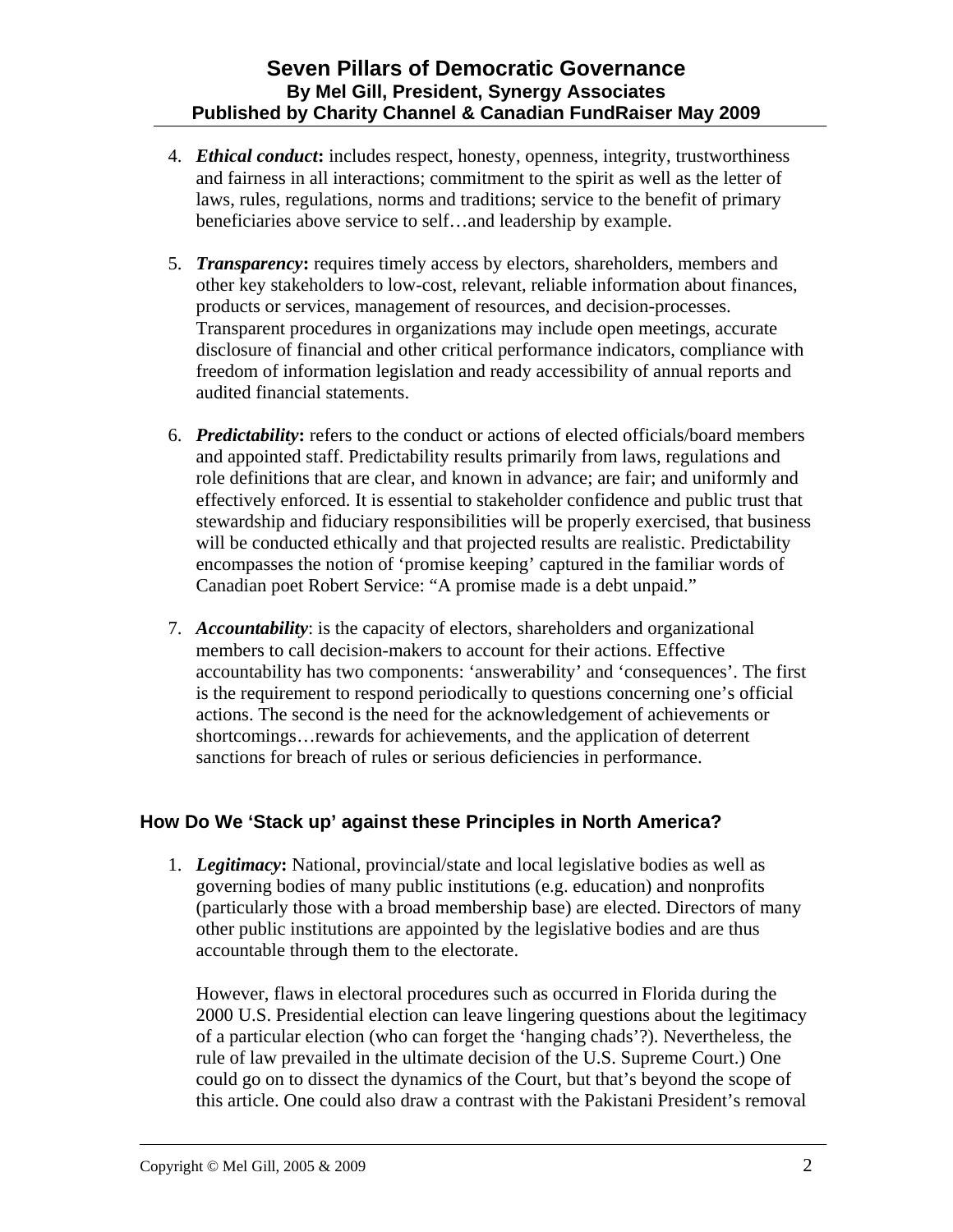in 2007 of jurists in Pakistan's high court in anticipation that its pronouncements on that country's presidential elections would not be favorable to him.

Legitimacy can be threatened when a candidate is elected under the banner of one political party and then 'crosses the floor' to sit as a member of cabinet in an opposing party, as occurred in the Canadian Parliamentary election in 2006. Legitimacy may also be called into question when, as in the case of the recent appointment of a replacement to the U.S. Senate for the outgoing Senator/President-elect, the appointment was made by the discredited former Governor of Illinois.

- 2. *Participation* **(or engagement):** Although the 'crossing the floor' example noted in the previous paragraph is not a breach of the traditions of the Westminster Parliamentary system upon which the Canadian system is founded, the fact that it occurred within just a few days after the election was broadly perceived as undermining this principle through breach of trust with the electorate and undermined his legitimacy in office. Irregularities in registration or electoral procedure that disenfranchise certain voters also breach this principle. They tend to occur with greater frequency in the U.S. than in Canada.
- 3. *Responsible stewardship***:** Directors of the Smithsonian Institute in Washington, D.C. recently came under fire, in a highly publicized recent case of board abdication of its stewardship responsibilities. An independent report concluded that numerous principles of responsible stewardship were violated during the tenure of its former top executive, including overcompensating him and allowing him to create an "imperialistic and insular culture".

This continues a long tradition of similar, though thankfully not frequent, lapses in board oversight that dates back to the early nineties with similar board defaults at the United Way of America, the American and Canadian Red Crosses, Canada's National Arts Centre, the International Olympic Committee and, more recently the Toronto Zoo, being among the most broadly publicized.

Excessive board trust and reliance on charismatic CEOs (rubberstamping), failure to exercise objective oversight of services independent of management, and failure to 'follow the money' or establish effective financial controls (particularly on expense accounts) are the themes that run through these defaults and numerous others in all sectors of the economy.

4. *Ethical conduct*: The 2007 Report on the 'Transparency International Global Corruption Barometer' measures corruption against public experience and perceptions with bribery. North America fares best among the seven regions of the globe. Canada fares somewhat better than the United States. NGOs and religious institutions are rated least corrupt, while political parties, legislative bodies and police, in that order, are rated most corrupt. However, the line between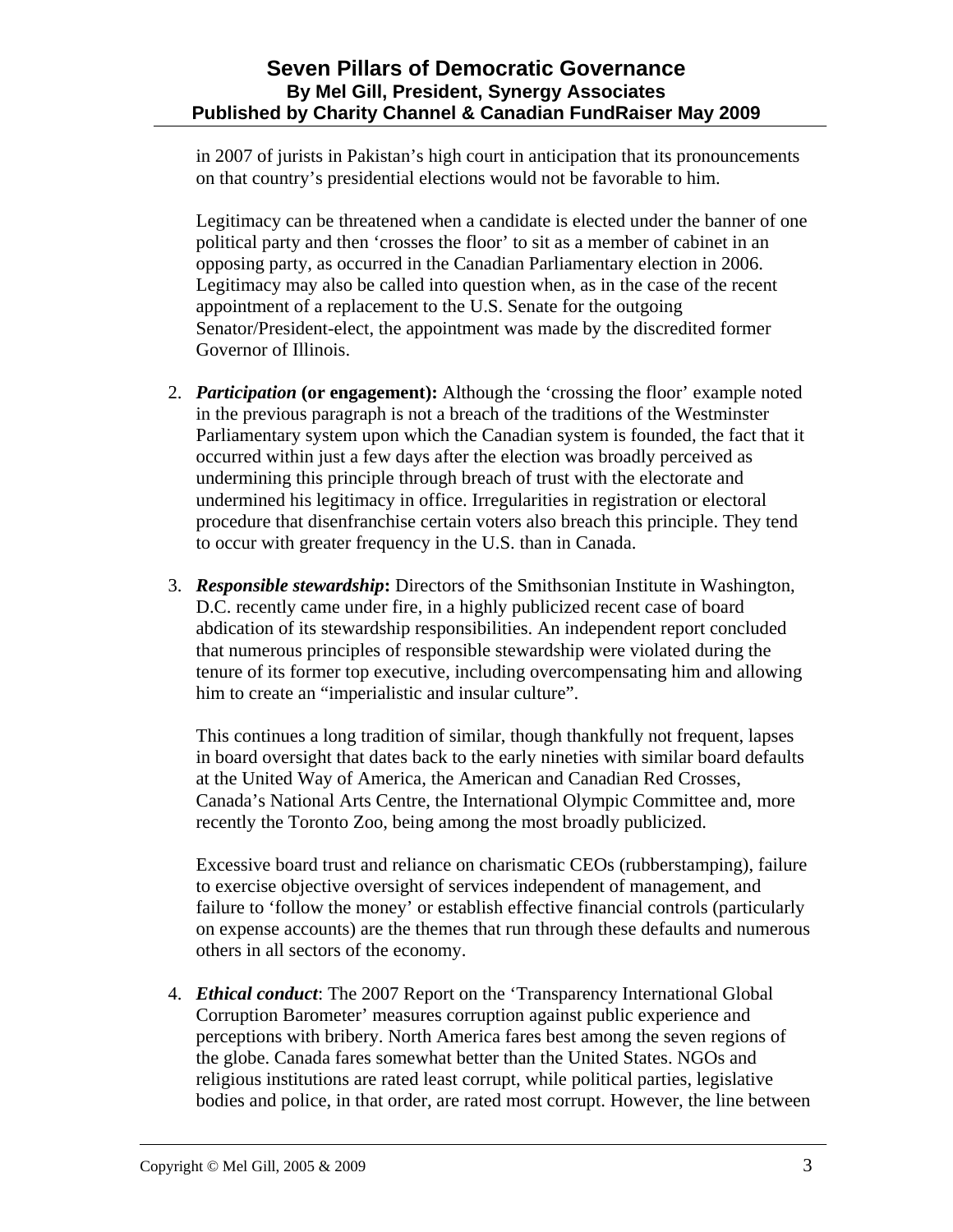# **Seven Pillars of Democratic Governance By Mel Gill, President, Synergy Associates Published by Charity Channel & Canadian FundRaiser May 2009**

'criminal' bribery and institutionalized lobbying and 'influence peddling' may be rather blurry, particularly when these practices involve huge sums of money.

Politicians and political parties that depend upon large campaign donors are almost inevitably comprised to some degree in their capacity to objectively fulfill their duty to act in the best interests of the whole. 'Who pays the piper calls the tune'. Surely the relationship between such donors/special interests and political leaders contributed to the lack of regulatory oversight of financial institutions that led to the continuing global financial crisis.

This makes reform of campaign financing to prevent such corrupting influences even more critical. Canada certainly has a lead over the U.S. in this regard, although not everyone is committed to public financing. The current Canadian government's attempt in late 2008 to abandon it nearly resulted in a constitutional crisis for this country.

#### **5.** *Transparency***:**

Nonprofit and public sector organizations, many with open meetings, web posting of key documents (strategic plans, governance policies, annual reports and sometimes even board minutes) employ high standards of transparency. Public sector organizations are typically subject to 'freedom of information' legislation. Nonprofits are usually more transparent than public companies or private corporations.

However there are increasing attempts to prescribe disclosure requirements in the U.S (Sarbanes-Oxley). Canada's approach encourages voluntary participation in good governance practices with a 'principles-based' approach by publicly listed corporations, although Securities Exchange regulations mandate certain minimal standards. In addition, shareholders' rights groups such as the Canadian Coalition for Good Governance are pushing corporations in the direction of greater transparency and 'say on executive pay'.

#### **6.** *Predictability***:**

We all know the dismal record of politicians with respect to 'promise keeping'. North American politicians typically campaign from the 'left or right' and govern from the center. Once in office they suddenly gain new insights that make policy promises less feasible. Little wonder they are held in such low esteem.

Just as important to this principle is compliance with laws, regulations, bylaws and policies. It is also critical that roles and expectations for board and staff alike are explicitly defined, that those roles are fulfilled diligently and with due care, and that rules are fair, and uniformly and effectively enforced. In my experience, a substantial minority (about 40%) of nonprofits engages in practices that are inconsistent with bylaws and/or policies (when they actually have established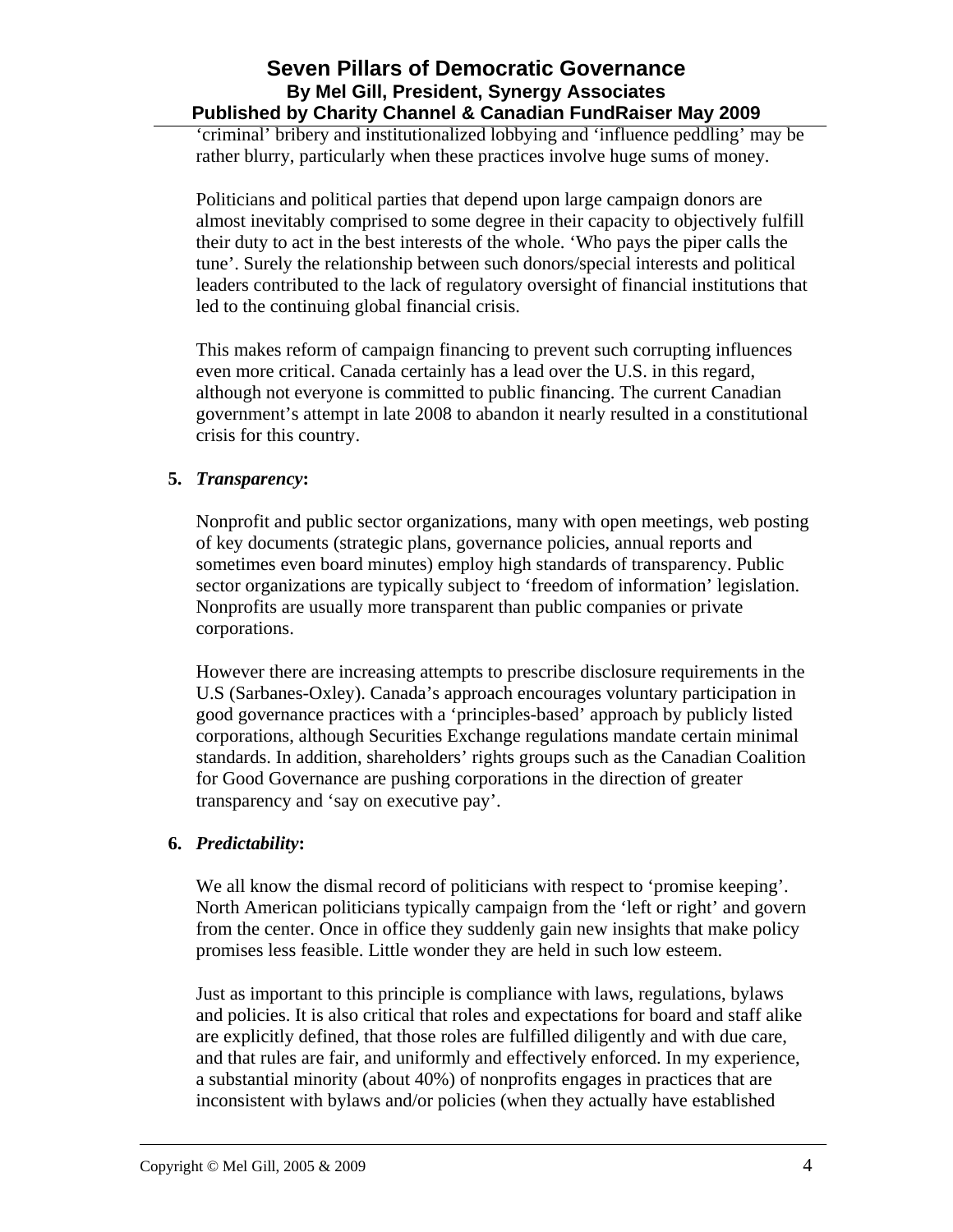## **Seven Pillars of Democratic Governance By Mel Gill, President, Synergy Associates Published by Charity Channel & Canadian FundRaiser May 2009**

such policies and role descriptions) and that bylaws and policies are often inconsistent with each other. Predictability is quickly eroded under such circumstances.

#### 7. *Accountability*:

Elected members of governing bodies are regularly required to 'face the voters' in periodic elections. This gives the electors an opportunity to express their opinion on the performance of the elected officials…either rewarding them with reelection or punishing them with defeat. Some provinces (e.g. British Columbia) and states (e.g. California) also have recall provisions to remove elected officials. However, the bar is set high for the number of voter signatures required to force a recall vote.

The directors of nonprofit organizations also account to their members through periodic elections where there is a membership base broader than the board of directors itself. While there are usually bylaw provisions that allow for the removal of directors, the actual application of such negative sanctions is rare. The exceptions are more likely to occur when a director's attendance record falls short of a minimum standard. Sanctions seldom occur as a result of a performance deficiency. The nature of relationships between volunteer board members often makes it easier to just allow the term of the offending director to expire…one argument for term limits.

Nonprofits also account for their performance through annual general meetings, annual reports, audited financial statements, periodic communications with members, open meetings, and publication of key governance documents.

Publicly traded companies and private corporations are held to account by regulatory requirements for disclosure and the harsh vicissitudes of the market.

# **Concluding Comments**

North Americans can be confident that their public institutions warrant a higher degree of trust than those in many other parts of the globe. Nonprofit organizations contribute between 5.7% and 9% of GDP in our respective countries. They employ millions of workers and huge numbers of volunteers, including those on volunteer boards of directors. The nonprofit sector in North America is among the best developed and sophisticated in the world. It is vibrant, committed and generally produces a higher return on dollars invested than any other sector of the economy. Yet it is not free from falling short on fulfilling the promise of the principles enunciated here. There is always room for improvement. And no sector shows greater promise of rising to that challenge.